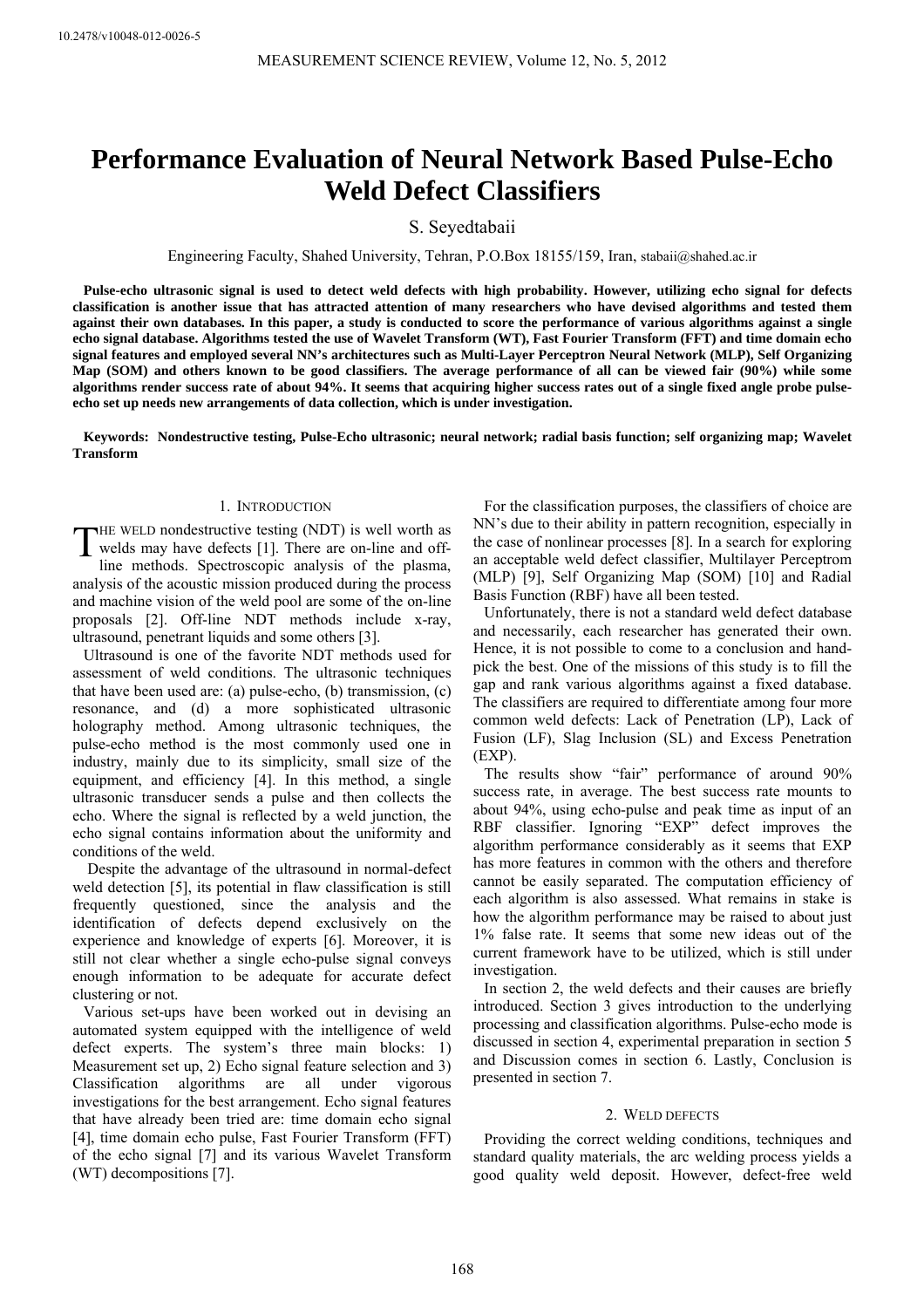cannot be guaranteed and fault may occur. 26 types of defects are listed in [11]. The four most common of them that are usually encountered and used for classification studies, are lack of penetration, lack of fusion, slag inclusion and excess penetration [11].

## *1. Lack of Penetration*

This type of defect occurs 1) When the weld bead does not penetrate the entire thickness of the base plate, 2) When two opposing weld beads do not interpenetrate, 3) When the weld bead does not penetrate the toe of a fillet weld but only bridges across it. Possible causes are: current too low, travel speed too high, incorrect weld preparation, root gap too small, incorrect torch angle and misalignment [11].

## *2. Lack of Fusion*

Lack of fusion occurs when there is no fusion between the weld metal and the surfaces of the base plate. Possible causes are: current too low, travel speed too high, incorrect torch angle, oxide film on prepared surfaces, inadequate joint cleaning and too narrow weld preparation [11].

#### *3. Slag Inclusion*

The definition of inclusion is entrapping foreign solid material such as slag flux tungsten, or oxide in weld. Thus, the term inclusion includes both metallic and nonmetallic substances [11].

## *4. Excess Penetration (EXP)*

Excess penetration describes conditions in which weld bead is in excess of the amount required to fill a joint. Current too high, travel speed too low, root gap too wide and root face too thin are the defect causes [11].

#### 3. PREPROCESSING AND CLASSIFICATION METHODS

## *A. Discrete Wavelet Transform*

In the discrete wavelet transform [12], the original signal  $x(n)$  is first passed through a half-band highpass filter  $g(n)$ and a lowpass filter *h(n)*. After the filtering, every other sample can be eliminated (down-sampled by 2) according to the Nyquist rule, since the signal now has highest frequency of π/2 radians instead of π. This constitutes one level of decomposition that yields lower band *cA1* and higher band *cD1* signals. The above procedure can be repeated for further disintegration. By this, cA1 is decomposed to a lower band cA2 and a higher band cD2 time domain signals. Now, signal can be reconstructed by cA2, cD1 and cD2 where their total length is equal to the length of the original signal. The degree of decomposition is entirely case dependent. By ignoring the coefficients that carry less relevant information, signal compression is attained. Wavelet is also used for signal denoising [13]. Denoising, on the other hand, is carried out by removing some portions of the lower cD coefficients' level.

#### *B. Neural networks*

What makes artificial neural network algorithms valuable is that they can be taught to perform a particular task, such

as recognizing patterns inherent in an incoming data set, curve fitting, and data clustering [8]. In pattern recognition and curve fitting, network is trained based on a set of inputs and a set of desired outputs. This is called supervised learning against unsupervised learning where no desired output is introduced. Some architecture of NN used as a weld defect classifier is as follows:

#### *1. Multilayer Perceptron Neural Network (MLP)*

Fig.1 shows an MLP with *I* inputs, a hidden layer of *J* neurons and an output layer of *K* neurons [8]. Each layer has its own bias (-1). Neuron function is chosen from a list of several known nonlinear transfer functions. Error backpropagation learning method based on gradient descent approach of optimization has given the NN idea a push. Other training methodologies are evolutionary methods, simulated annealing and so on.



Fig.1. A MLP neural network configuration

# *2. Self Organizing Map (SOM) Network*

Self organizing map is a single layer neural network which is often used to cluster datasets in an unsupervised manner [14]. The Kohonen learning rule allows the weights of a neuron to learn an input signal. The weights are updated after the presentation of each signal. To do this, the distance (usually the Euclidian) is computed between the input vector (signal) and each weight vector as in:

$$
d_k = \|X(t) - W_k(t)\| \qquad k = 1...N
$$

where *N* is the number of the output neuron. In the second step, the algorithm searches for the winning neuron  $d_w$ , i.e. the neuron that best matches the input neuron and is characterized by the minimum distance from the input vector.

$$
d_w(t) = min(d_{k(t)}) \qquad k = 1...N
$$

In the third phase the algorithm updates the weights of the winning neuron and of the neurons that lie in a user defined neighborhood as follows:

$$
W_k(t+1) = W_k(t) + \alpha(t)h_{kw}(t) \|X(t) - W(t)\| \qquad k = 1...N
$$

where  $\alpha(t)$  is the learning rate that modulates the weights update and hkw is the neighborhood function that depends, given time t, on the winning neuron under consideration k.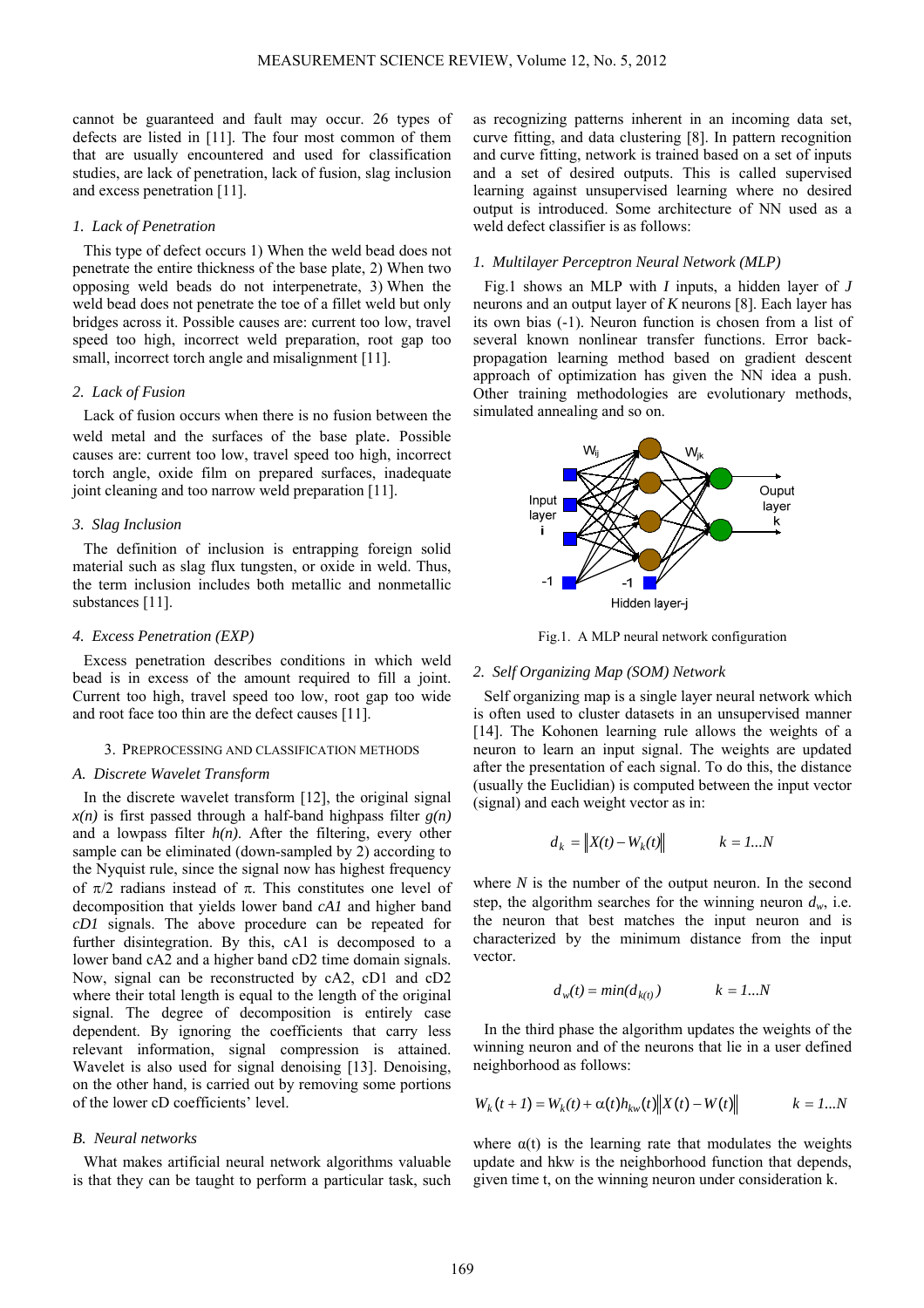#### *3. Radial Basis Function*

RBF is a two-layer network. The first layer has radial basis neurons with transfer function  $\varphi$  that calculates the distance between their centers and the inputs. The second layer has linear neurons. Both layers have biases.

## *4. Probabilistic Neural Network*

"Probabilistic" Neural Network (PNN) is the name given to a RBF, modified for classification purposes. The linear output layer of RBF is followed by a competitive layer. The output layer produces a vector of probabilities. Then, the competitive layer assigns "1" to the class with the maximum probability, and "0" to the others. Only the first layer has biases.

# 4. PULSE-ECHO DEFECT TESTING

Ultrasonic testing utilizes sonic waves with higher frequency (1–6 MHz). Ultrasonic waves propagate quite easily in liquids and in solid materials, but not in gas. When the ultrasonic pulses reach the back wall of the test piece, they are reflected [15]. The pulses will also be reflected by inhomogeneity in the test specimen. The time taken for the sound to transverse the distance to a defect and return to the probe reflects the position of the defect. The principle of ultrasonic testing is shown in Fig.2. The acoustic pulses are both generated and detected by piezoelectric crystals. The most commonly used probes are normal probe, angle probe and the double crystal probe (separate transmitter and receiver).



Fig.2. The Principle of Ultrasonic Testing using Pulse-Echo Technique and an angle probe [16].

#### *Defect Types*

Fig.2 shows the propagation of a sound wave beam at angle  $\theta$  into a part. As the beam collides with the defect, the wave is reflected back to the probe and the signal is collected by the receiver. The distance that the wave travels, is twice the sound path (S). The superposition of backscattered signals from ideal reflectors in a material can be expressed in the time domain as:

$$
s(t) = \sum_{k=1}^{K} \sigma_k e^{-\alpha \tau_k} s(t - \tau_k)
$$

where s(t) is the ultrasonic pulse,  $\tau_k$  is the delay associated with the  $k_{th}$  scatterer, K is the number of scatterers,  $\alpha$  is the material attenuation coefficient and  $\sigma_k$  is the reflection coefficient of the  $k_{th}$  scatterer.

Extensive research for establishing a relationship between the types of defects and the echo-pulse shape has been conducted in [17] [18]. Unfortunately, it seems that there is not a decisive difference between echo-dynamics for volumetric and crack type of defects using a fixed angle probe. Therefore, the classical features, echo shape specification, are probably insufficient for the weld defect classification, which implies that a more sophisticated tool is needed for efficient feature extraction. On the other hand, defects with normal orientation to a beam angle produce a strong echo while those with 20 or 30 degrees deviation from the normal reflect small or even no signal [18 ]. This means that echo peak does not reflect a specific situation.

From the defects under study here, LOF, EXP and LOP are smooth type of cracks and SLAG is a volumetric type of one. As a result, occurrences of overlapping defect features may be unavoidable, making the classification process confusing.

#### 5. EXPERIMENTAL SETUP

## *A. Test Device and Samples*

The study has been conducted using 60° PZT angular probe of 4MHz central frequency. The pulse-echo ultrasound device is a PXUT-350-C model. The test set-up is shown in Fig.3.



Fig.3. Measurement set-up: the ultrasound device and a welded steel sample.

Test samples were 25 steel plates of 20 mm thickness, 250mm length, bevel level V with the gradient 60°, the root gap 2mm, and weld with the process SMAW (Shielded Metal Arc Welding) using E7018 electrodes. Four classes of defects deliberately embodied during welding process are: excess penetration (EXP), lack of fusion (LOF), Lack of penetration (LOP) and slag inclusion (SLAG).

## *B. Data collection*

Data of each defect were taken individually from different welded plates, where the type of defect had earlier been identified using radiography. With the help of weld defect experts, echo waves have been verified to be recorded correctly. The ultrasonic device internally filters the signals and provides the envelope of the echo. An ensemble of 35 LOP samples, 32 LOF samples, 37 EXP samples and 37 SL samples constitute the final database. Fig.4 shows some samples of the collected signals.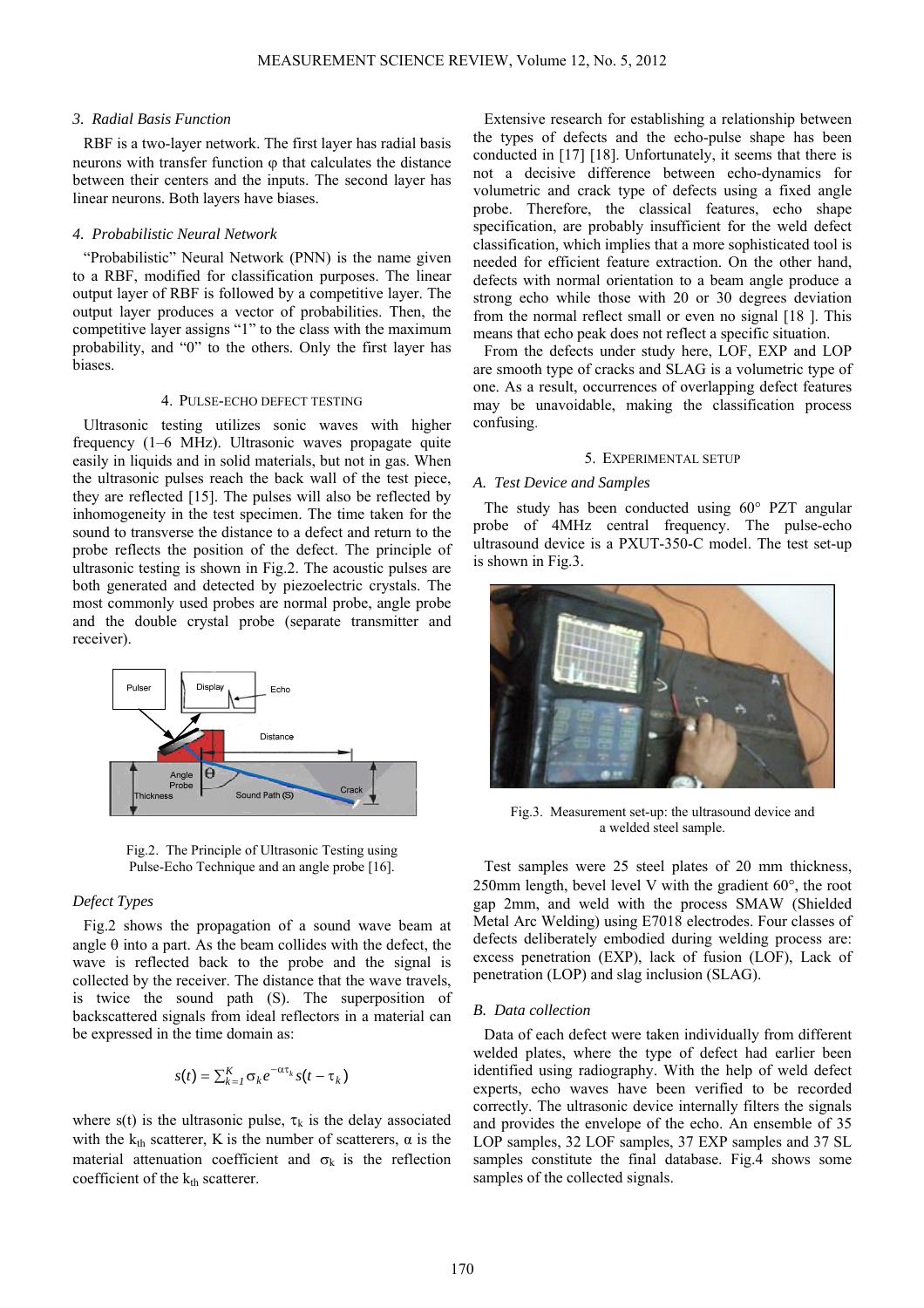

Fig.4. Examples of the collected pulse-echo signals for various defects.

## *C. Echo signal and echo pulse*

The initial part of the received signals is associated with the probe-metal contact and is irrelevant to the type of defects; therefore, it is cleared by setting to zeros. Not all parts of the received signal engage with the primary reflection by the defects. Considering the thickness of the test plate, sound speed and probe angle, signal corresponding to 70 millimeter of sound path is considered more adequate for defect classification and therefore it is extracted and called "echo signal". Echo signal contains a pulse that reflects scattering by the defects. This is named echo dynamics or "echo pulse".

## 6. DISCUSSION

In the performance evaluation of NN based weld defect classifiers:

1. 14 algorithms are competing with each other. Some of the algorithms are the reproduction of the already investigated ones and the others are new suggestions.

2. For the classification of weld condition including normal situation, an effective approach, different from [16] where normal case is the fifth class, is adopted. It is well known that weld normal-defect detection can be done using pulseecho ultrasonic technique with high probability. Therefore, a simpler fault detection section is employed that just checks the existence of an echo pulse in a predefined time slot. If there is not any, the weld is normal, otherwise it is faulty and the echo signal is passed to a more complex fault classification procedure where the echo signal shape is examined for fault clustering. The arrangement is both practically and theoretically attractive and efficient and outperforms the similar algorithms in [16].

3. Classification and feature extraction algorithms, wavelet and neural networks, are implemented using MATLAB.

4. 70 percent of the randomly arranged data of each class are assigned for training and the remaining 30 percent are set aside for test purposes.

1. The selection of signal features and classifier configuration (number of neurons, neuron function and learning method) is a search problem exploited by careful trial and error. Hence, the classifiers of the algorithms are the best of those tried.

# *A. Algorithms based on time domain echo signal features*

# *1. Echo signal & MLP classifier*

In [9] time domain signal has been used for flaw detection in materials. The performance of a big 512-128-6 network is good while the performance of a 128-128-6 network is shown poor.

Test done specifically for weld classification has been reported in [4] with fair results. Three types of defects are classified using a MLP network of one hidden layer with 26 neurons. The results indicate 100% training success rate and LOF  $(90\%)$ , LOP  $(70\%)$  and Porosity  $(60\%)$  test success rates.

In the algorithm, here, similar approach is undertaken and echo signals are used for classification. A MLP NN with Hyperbolic tangent sigmoid "tansig" transfer function, Resilient Backpropagation "rp" training algorithm and two hidden layers, each with 13 and 8 neurons, respectively, is used. The outputs are 4 classes of defects and the inputs are 70 samples of each echo signal. Thus, the network size is 70-13-8-4. Table1 (Alg.1) gives the results.

The test results show LOF (70%), LOP (80%) and SL (90%) that are more or less the same as in [4] while our databases are different. The only advantage here is that less input data has been used for classification. Results indicate that there is a room here for further investigation. The number of weight links, to be trained, is the total sum of *71\*13+14\*8+9\*4=1071*.

Among the defects, the variance of excessive penetration correct pinpointing is very high, meaning that there is a high correlation between EXP and the other defects.

## *2. Echo pulse features & MLP classifier*

In this algorithm, 21 samples of each echo pulse together with its peak time are used as NN input for classification. A MLP network of 22-6-4-4 is used. The neuron transfer function "tansig" and Levenberg-Marquardt "lm" training algorithm are used. The results are shown in Table1 (Alg.2). The variance of correct pointing to EXP test samples is high. It swings from 9% to 64% in various runs while the correct classification variance of the other three defects is low and acceptable. The number of NN weights to be calculated is *23\*6+7\*4+5\*4=186*.

## *3. Echo pulse features & MLP classifier*

Echo pulse features adopted for the classification algorithm are:

- 1. The peak time
- 2. The peak value
- 3. The echo pulse rising edge- 5mm interval average.
- 4. The echo pulse falling edge- 5mm interval average.

A MLP network of 4-5-3-4 is used. The overall weights incorporated are *5\*5+6\*3+4\*4=59*. The results obtained are depicted in Table1 (Alg.3). Note that while the size of the network has been reduced remarkably, the performance decline is not so large, from 89% in test 1 to 87.5% here.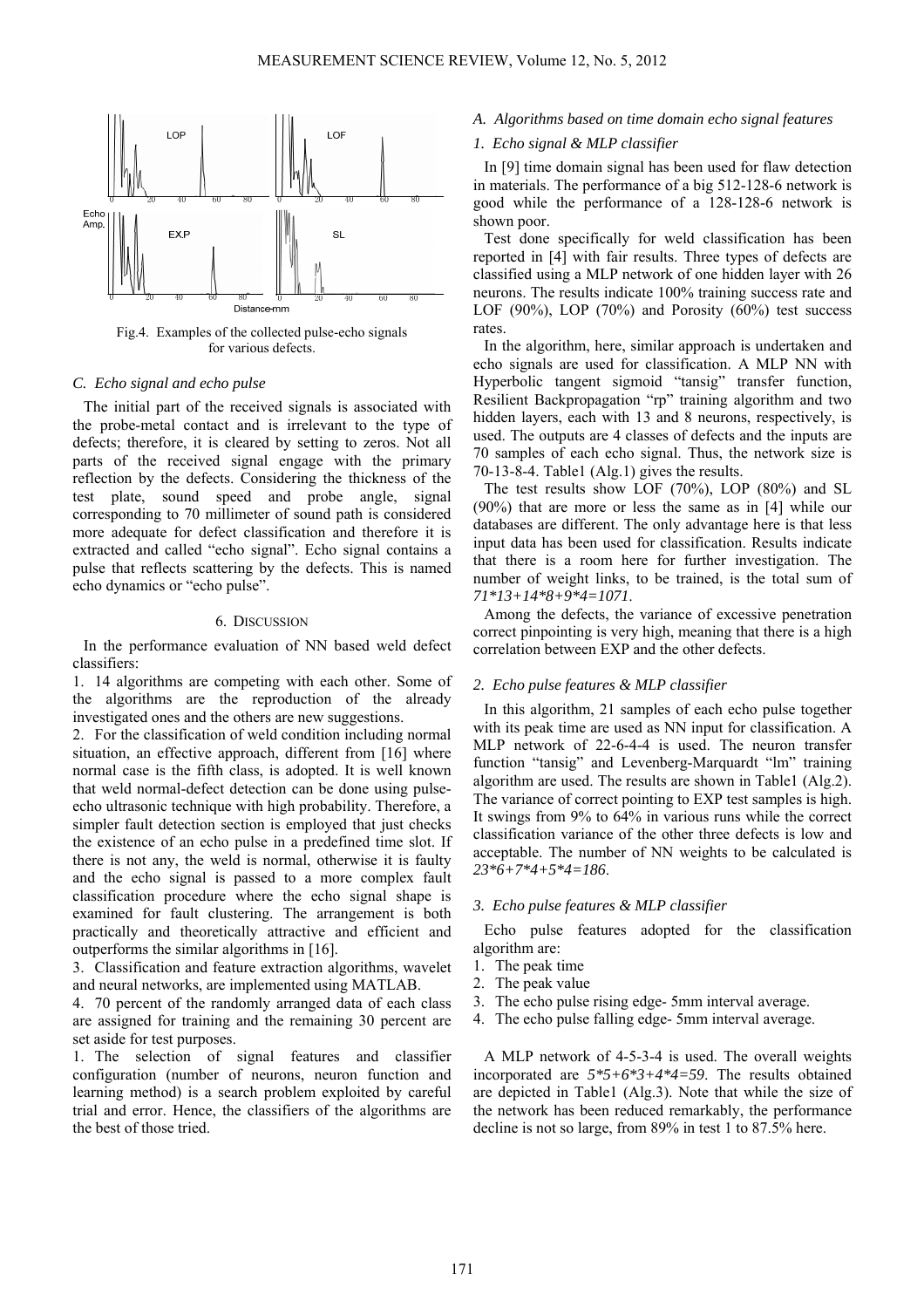## *4. Echo signal & SOM classifier*

In [9] a report on using SOM for flaw detection has been presented. Both time domain and its spectrum features have been adopted as SOM inputs. The results do not exhibit satisfactory outcome. The Kohonen network used in [10] has also rendered poor performance in comparison with what MLP does. Our investigation also shows poor performance from the adopted SOM in the case of weld defect classification as it is obvious from Table1 (Alg.4).

# *5. Echo signal & RBF classifier*

Flaw detection using RBF has been investigated in [19] presenting a relatively fair outcome. Employing RBF with spread=1.5 and 99 neurons in the hidden layer gives the results depicted in Table1 (Alg.5).

## *6. Echo pulse & RBF classifier*

In this algorithm, echo pulse and peak time drives a RBPF network of size 22-99-4. The results are presented in Table1 (Alg.6). The number of weights is mounted to about 2677. The best outcome belongs to this algorithm and this is the algorithm of choice.

# *7. Echo signal& PNN classifier*

Using the PNN with spread=10 and 99 neurons in the hidden layer renders the results depicted in Table1 (Alg.7).

# *8. Echo signal & GRNN classifier*

Generalized Regression Neural Networks (GRNN) is another RBF class neural network that subsumes both RBFNs and PNNs. It requires high "spread value" to pinpoint correctly "EXP" test samples. The results are presented in Table1 (Alg.8).

Table 1. Weld defect classification success rate using time domain features.

| Alg<br>No.     | Network<br>Specs            | Feature                   |          | <b>LOP</b> | SL  | EXP          | LOF | Overall |
|----------------|-----------------------------|---------------------------|----------|------------|-----|--------------|-----|---------|
| 1              | <b>MLP</b><br>$(70-13-8-4)$ | Echo signal               | training | 100        | 100 | 96           | 86  | 95.5    |
|                |                             |                           | test     | 90         | 91  | 46           | 70  | 74.25   |
|                |                             |                           | overall  | 97         | 97  | 81           | 81  | 89      |
| $\overline{2}$ | <b>MLP</b><br>$(22-6-4-4)$  | Echo pulse+<br>peak time  | training | 100        | 100 | 100          | 100 | 100     |
|                |                             |                           | test     | 90         | 91  | 46           | 70  | 74.25   |
|                |                             |                           | overall  | 97         | 97  | 84           | 91  | 92.25   |
| 3              |                             | Echo pulse<br>TD features | training | 100        | 100 | 96           | 90  | 96.5    |
|                | <b>MLP</b>                  |                           | test     | 90         | 91  | 37           | 70  | 72      |
|                | $4 - 5 - 3 - 4$             |                           | overall  | 97         | 98  | 80           | 75  | 87.5    |
|                |                             |                           | training | 80         | 54  | 39           | 46  | 54.75   |
| 4              | SOM                         | Echo signal               | test     | 80         | 36  | $\theta$     | 50  | 41.5    |
|                |                             |                           | overall  | 85         | 49  | 27           | 47  | 52      |
| 5              | <b>RBF</b><br>$(70-99-4)$   | Echo signal               | training | 100        | 100 | 97           | 96  | 98.25   |
|                |                             |                           | test     | 80         | 90  | 100          | 70  | 85      |
|                |                             |                           | overall  | 94         | 97  | 97           | 87  | 93.75   |
| 6              | <b>RBF</b><br>$(22-99-4)$   | Echo pulse+<br>peak time  | training | 100        | 100 | 96           | 96  | 98      |
|                |                             |                           | test     | 80         | 91  | 100          | 70  | 85.25   |
|                |                             |                           | overall  | 94         | 97  | 97           | 88  | 94      |
| 7              | PNN<br>$(70-99-4)$          | Echo signal               | training | 100        | 100 | 100          | 96  | 99      |
|                |                             |                           | test     | 90         | 90  | 45           | 70  | 73.75   |
|                |                             |                           | overall  | 97         | 97  | 83           | 87  | 91      |
| 8              | 8                           | Echo signal               | training | 100        | 100 | 97           | 96  | 98.25   |
|                | <b>GRNN</b>                 |                           | test     | 80         | 90  | $\mathbf{0}$ | 80  | 62.5    |
|                | $(70-99-4)$                 |                           | overall  | 94         | 97  | 67           | 87  | 86.25   |

## *B. Algorithms based on frequency domain echo signal features*

# *9. FFT of echo signal & MLP classifier*

In [9], in addition to the time domain echo signal, its spectrum has also been examined as NN input. The result indicates that the same size network using signal spectrum relatively outperforms the one using the time domain signal.

In this attempt 70 points of each echo sample undergo an FFT process. Since the signal is pulse type, its spectrum is expected to be relatively flat. Due to the symmetric nature of the spectrum, half of the spectrum samples are used for classification. A network of 17 inputs, two hidden layers of each 6 neurons and a 4 neuron output layer, classify the faults. The number of weights to be trained is 178. The results are depicted in Table2 (Alg.9).

## *10. FFT of echo pulse+ peak time & MLP classifier*

The FFT of 21 point echo pulse is calculated and 10 point FFT amplitude plus "peak time" is used as NN input. A MLP of size 11-6-4-4 is used for classification. The results are shown in Table2 (Alg.10). The number of NN weights is *12\*6+7\*4+5\*4=120*.

## *11. FFT of echo pulse & MLP classifier*

The FFT of 21 point echo pulse is calculated and 10 point FFT amplitude is used as NN input. A MLP NN of size 10- 6-4-4 is used for classification. The results are shown in Table2 (Alg.11). By this arrangement a faster NN convergence speed is achieved. The number of NN weights is *11\*6+7\*4+5\*4=114*.

The idea of adding the signal FFT phase to the NN input set, for better performance, has been suggested in [20] which has been tried for flaw detection. However, nothing special has been noticed employing the phase of FFT of echo signal in the experiments here. Therefore, its results have been excluded from the table.

Table 2. Weld defect classification success rate using frequency domain features.

| Alg | Network      | FFT of      |          | <b>LOP</b> | SL. |     | EXP LOF | Overall |
|-----|--------------|-------------|----------|------------|-----|-----|---------|---------|
| No. | <b>Specs</b> |             |          |            |     |     |         |         |
| 9   | ML P         | echo signal | training | 96         | 100 | 100 | 95      | 97.75   |
|     | $(17-6-4-4)$ |             | test     | 90         | 90  | 63  | 70      | 78.25   |
|     |              |             | overall  | 94         | 97  | 89  | 87      | 91.75   |
| 10  | ML P         | Echo pulse+ | training | 100        | 100 | 100 | 91      | 97.75   |
|     | $(11-6-4-4)$ | peak time   | test     | 90         | 91  | 28  | 80      | 72.25   |
|     |              |             | overall  | 97         | 97  | 78  | 87      | 89.75   |
| 11  | ML P         | echo pulse  | training | 100        | 96  | 92  | 86      | 93.5    |
|     | $(10-6-4-4)$ |             | test     | 90         | 91  | 64  | 70      | 78.75   |
|     |              |             | overall  | 97         | 95  | 84  | 81      | 89.25   |

## *C. Algorithms based on wavelet features of echo signal*

Employing wavelet decomposition for extraction of signal features fit for classification purposes [21] is a well-known practice and has been tried in various fields. A wavelet flawdetection algorithm has also been discussed in [7].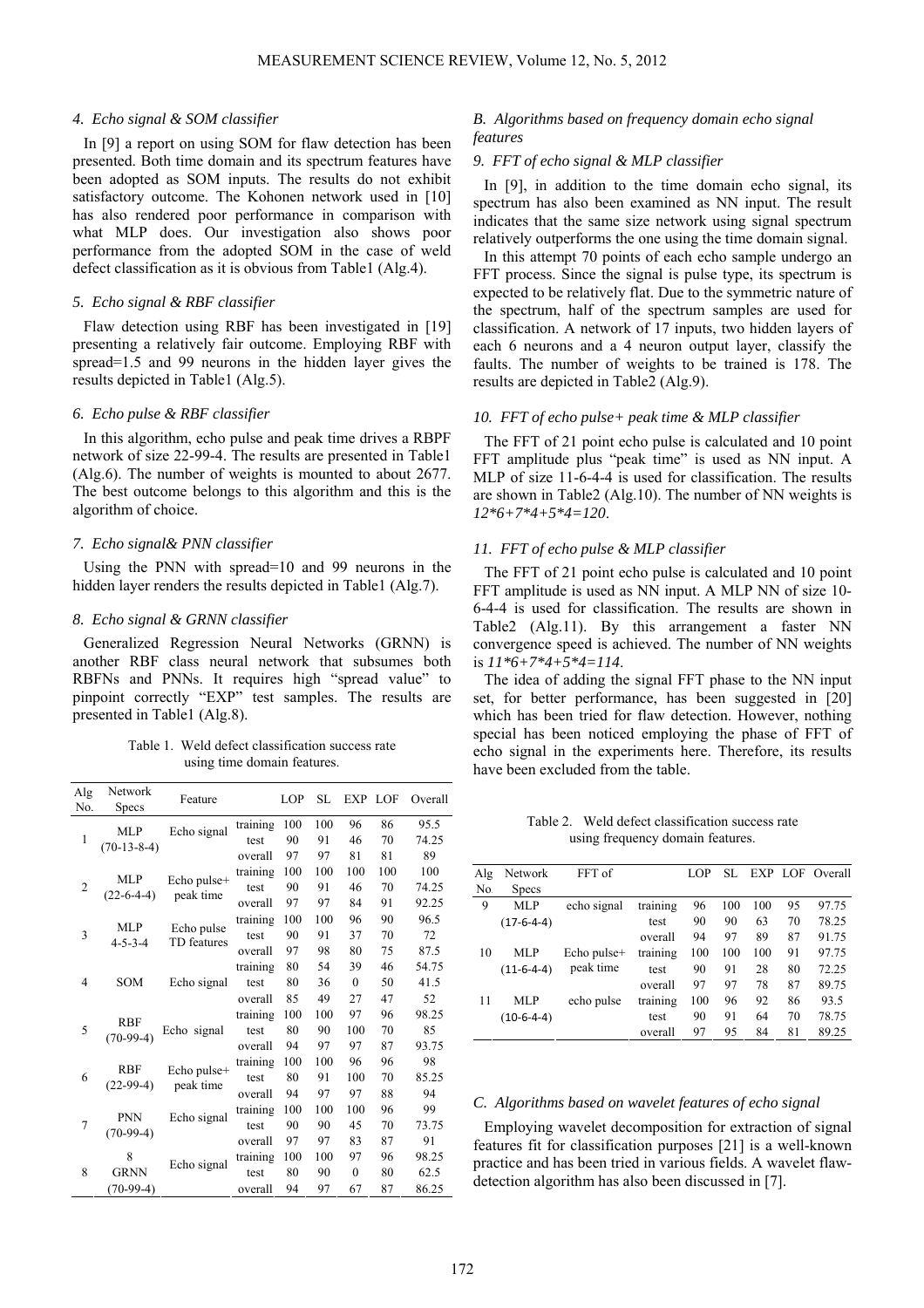## *12. Wavelet feature of echo signal & MLP classifier*

Echo signals are decomposed using a 9-level wavelet transform employing Daubechies "db2" mother wavelet. Then cA9 and cD4 to cD9 are used as signal features for classification purposes. Actually, this set of coefficients is equivalent to a 3 level decomposition keeping cA3 and cD3. Outcome of the classification has been reported to be better than the one using combined spectrum and time domain features.

The test is re-examined here using the available data set. The echo signals go through a 3 level decomposition using "db2" mother wavelet. cA3 and standard deviation of cD3, cD2 and cD1 constitute the 16 input samples. The classification network size is 16-8-8-4 that embodies 244 weights. Table3 (Alg.12) shows the results.

## *13. Wavelet of echo pulse & MLP*

In this test, the echo pulses undergo a 3 level wavelet decomposition using Coifman "coif1" mother wavelet. Then "Peak time", cA3 and the standard deviation of cD1, cD2 and cD3 form the 11 inputs of the network. The MLP network size is 11-7-7-4 with total number of 172 weights. The test results are introduced in Table3 (Alg.13).

#### *14. Wavelet of echo signal & MLP*

Using cA3 and cD3 components of wavelet decomposition of echo signal for classification has been suggested in [20]. Its mother wavelet of choice is Coifman "Coif2" which is fairly smooth and well-suited for the application. To classify the weld defects, an MLP network of size 26-7-7-4 is employed. This network constitutes 270 weights in total, their values have to be determined in the training steps. The performance of the algorithm is exhibited in Table3 (Alg.14).

In [22] an electromagnetic acoustic transducer (EMAT) generates the Lamb waves and a three-level wavelet decomposition using "Coifman" mother wavelet extracts signal features. "Coifman" is used because its shape is close to the shape of the peak of echo that is to be detected in an ultrasonic signal. The normalized mean and variance of cD3 forms two inputs of a MLP network classifier. Here, the algorithm is applied to the data base signal. The result of the experiment was poor to be placed in the table.

Table 3. Weld defect classification Success rate using wavelet decomposed features.

| Alg |                    | Network DW features  |          | LOP | SL. | <b>EXP</b> | LOF | Overall |
|-----|--------------------|----------------------|----------|-----|-----|------------|-----|---------|
| No. | <b>Specs</b>       | οf                   |          |     |     |            |     |         |
| 12  | <b>MLP</b>         | Echo signal training |          | 100 | 100 | 96         | 96  | 98      |
|     | $(16-8-8-4)$       |                      | test     | 90  | 90  | 63         | 70  | 78.75   |
|     |                    |                      | overall  | 97  | 97  | 87         | 87  | 92      |
| 13  | MLP                | Echo pulse           | training | 100 | 100 | 100        | 96  | 99      |
|     | $(11 - 7 - 74)$    |                      | test     | 90  | 90  | 46         | 70  | 74      |
|     |                    |                      | overall  | 97  | 97  | 84         | 88  | 91.5    |
| 14  | MLP                | Echo signal          | training | 100 | 100 | 96         | 91  | 96.75   |
|     | $(26 - 7 - 7 - 4)$ | $cA3\&cD3$           | test     | 100 | 91  | 28         | 70  | 72.25   |
|     |                    |                      | overall  | 100 | 97  | 76         | 84  | 89.25   |

## *D. Summary*

For the assessment of the algorithms, two merits are calculated and compared. The first one is the average success rate depicted in Fig.5. The other is the network complexity by the number of nodes involved in the training as it is shown in Fig.6. The best performance goes to algorithm 6, which uses the time domain echo pulse plus "peak time", and the RBF classifier. This algorithm also enjoys the fast training speed of RBF. Algorithm 12, while it renders good outcome, benefits from the power of data compression of DW. This is the same for algorithm 9 that backs on the advantage of data compression acquired using frequency domain analysis.

While reshuffling the test and training data set is expected to affect the training and test success rate, less impact on the overall performance of the networks is noticed, which is great.

## 7. CONCLUSIONS

In this experiment, the performance of several already tried and some new intelligent algorithms for the classification of weld defects using single fixed angle ultrasonic probes are evaluated. The best performance goes to the one based on a RBF classifier using time-domain echo signal plus "peak time" as input. Its performance reaches to about 94% success rate or about 6% error rate. The overall average success rate of all is fair around 90%. The power of DWT in data compression, while preserving the main features of the signal, is also highly noticeable.

 Attempts in lowering the error rate of the algorithms below 6% remained fruitless as some of the defects appeared to have features common with the others. This is more obvious in EXP and LOF types. It seems it would be very difficult to enhance the performance of the weld defect classifiers based just on the single echo signal. However, if more samples are collected for each case, e.g., 4 samples, it may be possible to obtain more precise results. While this may marginally increase the cost of evaluations, better performance may be acquired.



Fig.5. Performance of the all 14 algorithms; training (top), overall (middle) and test (bottom) average success rates.